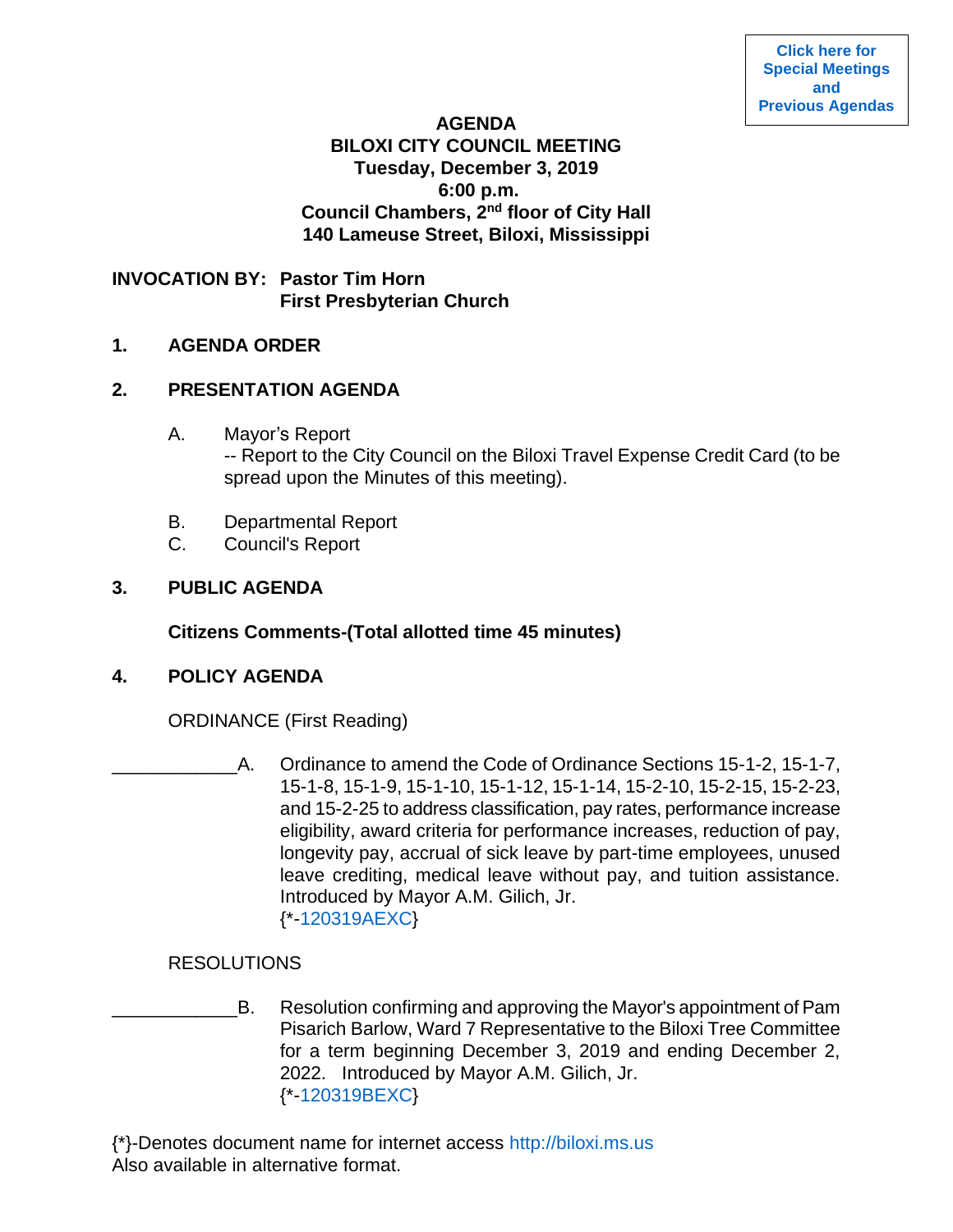# **5. CONSENT AGENDA**

- A. Resolution authorizing expenditure Cruisin' The Coast Inc. in the amount of \$10,000.00. Introduced by Mayor A.M. Gilich, Jr. {\*[-120319CEXC}](https://www.biloxi.ms.us/agendas/citycouncil/2019/120319/120319cexc.pdf)
	- B. Resolution authorizing \$2,500.00 in advertising and promotion expense to the Maritime & Seafood Industry Museum to support the Museum's New Year's Eve "Oyster Ball Drop" event for the general public. Introduced by Mayor A.M. Gilich, Jr. {\*[-120319DEXC}](https://www.biloxi.ms.us/agendas/citycouncil/2019/120319/120319dexc.pdf)
- \_\_\_\_\_\_\_\_\_\_\_\_C. Resolution authorizing the Biloxi Parks and Recreation Department to pursue grant monies from Walmart Grant Award in the amount of \$1,500.00 for a First Responders Garden. Introduced by Mayor A.M. Gilich, Jr. {\*[-120319APR}](https://www.biloxi.ms.us/agendas/citycouncil/2019/120319/120319apr.pdf)
- D. Resolution to amend the parks and recreation budget for the fiscal year ending September 30, 2020, to reallocate funds from the Parks and Recreation Special Fund to Recreation Supplies and Community Relations. Introduced by Mayor A.M. Gilich, Jr. {\*[-120319BPR}](https://www.biloxi.ms.us/agendas/citycouncil/2019/120319/120319bpr.pdf)
- E. Resolution authorizing expenditure to the Mississippi Special Olympics as a social or community service program in the amount of \$5,000.00. Introduced by Mayor A.M. Gilich, Jr. {\*[-120319CPR}](https://www.biloxi.ms.us/agendas/citycouncil/2019/120319/120319cpr.pdf)
- F. Resolution authoring the City of Biloxi to amend program year 2018 and 2019 Biloxi Action Plan for the Community Development Block Grant (CDBG) Entitlement Program. Introduced by Mayor A.M. Gilich, Jr. {\*[-120319AFSP}](https://www.biloxi.ms.us/agendas/citycouncil/2019/120319/120319afsp.pdf)
- \_\_\_\_\_\_\_\_\_\_\_\_G. Resolution authorizing expenditures to M2 Media Corp in the amount of \$550 for sponsorship of advertising in the January 2020 South Mississippi Magazine. Introduced by Mayor A.M. Gilich, Jr. {\*[-120319EEXC}](https://www.biloxi.ms.us/agendas/citycouncil/2019/120319/120319eexc1.pdf)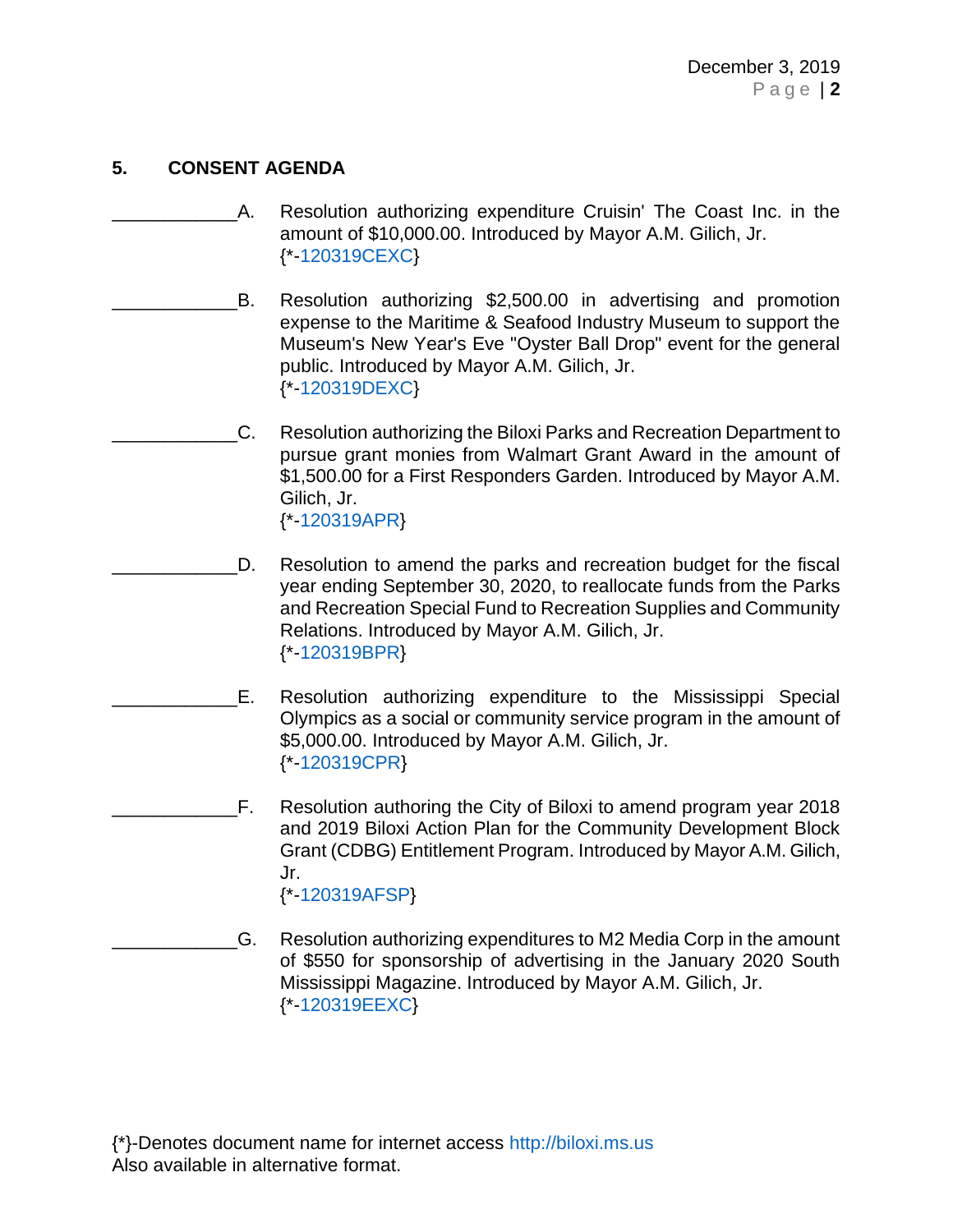- \_\_\_\_\_\_\_\_\_\_\_\_H. Resolution amending the municipal budget for fiscal year ending September 30, 2020, to recognize grant proceeds pursuant to Memorandum of Understanding with the Mississippi Transportation Commission, by and through the Mississippi Department of Transportation, into the budget for Capital Project No. 973: Popps Ferry Road Bridge-Pass Road to Riverview Drive. Introduced by Mayor A.M. Gilich, Jr. {\*[-120319ACON}](https://www.biloxi.ms.us/agendas/citycouncil/2019/120319/120319acon.pdf)
- \_\_\_\_\_\_\_\_\_\_\_\_I. Resolution creating Capital Project 1061: Small Craft to Oak Street Boardwalk. Introduced by Mayor A.M. Gilich, Jr. {\*[-120319BCON}](https://www.biloxi.ms.us/agendas/citycouncil/2019/120319/120319bcon.pdf)
- \_\_\_\_\_\_\_\_\_\_\_\_J. Resolution amending the municipal budget for fiscal year ending September 30, 2020, to recognize funds received from Harrison County and allocate said funds into the municipal budget for Capital Project No. 973: Popps Ferry Road Bridge-Pass Road to Riverview Drive and Capital Project No. 1061: Small Craft to Oak Street Boardwalk. Introduced by Mayor A.M. Gilich, Jr. {\*[-120319CCON}](https://www.biloxi.ms.us/agendas/citycouncil/2019/120319/120319ccon.pdf)
- \_\_\_\_\_\_\_\_\_\_\_\_K. Resolution authorizing entry into Short Form of Agreement with Brown, Mitchell & Alexander, Inc. for Capital Project No. 1061: Small Craft to Oak Street Boardwalk. Introduced by Mayor A.M. Gilich, Jr. {\*[-120319DCON}](https://www.biloxi.ms.us/agendas/citycouncil/2019/120319/120319dcon.pdf)
- L. Resolution rescinding Resolution No. 760-19 and authorizing Agreement to Provide Supplemental Youth basketball Recreational Opportunities. Introduced by Mayor A.M. Gilich, Jr. {\*[-120319ECON}](https://www.biloxi.ms.us/agendas/citycouncil/2019/120319/120319econ.pdf)
- M. Resolution authorizing Mutual Agreement to Terminate the Building Lease, Non-Exclusive Parking Area Use, and Concessions Services Agreement with Biloxi Watershed, LLC for the bait shop at Popps Ferry Causeway Park. Introduced by Mayor A.M. Gilich, Jr. {\*[-120319FCON}](https://www.biloxi.ms.us/agendas/citycouncil/2019/120319/120319fcon.pdf)
- N. Resolution approving entry into Building Lease, Non-Exclusive Parking Area Use and Concession Services Agreement with KDA Group, LLC for Popps Ferry Causeway Park. Introduced by Mayor A.M. Gilich, Jr. {\*[-120319GCON}](https://www.biloxi.ms.us/agendas/citycouncil/2019/120319/120319gcon.pdf)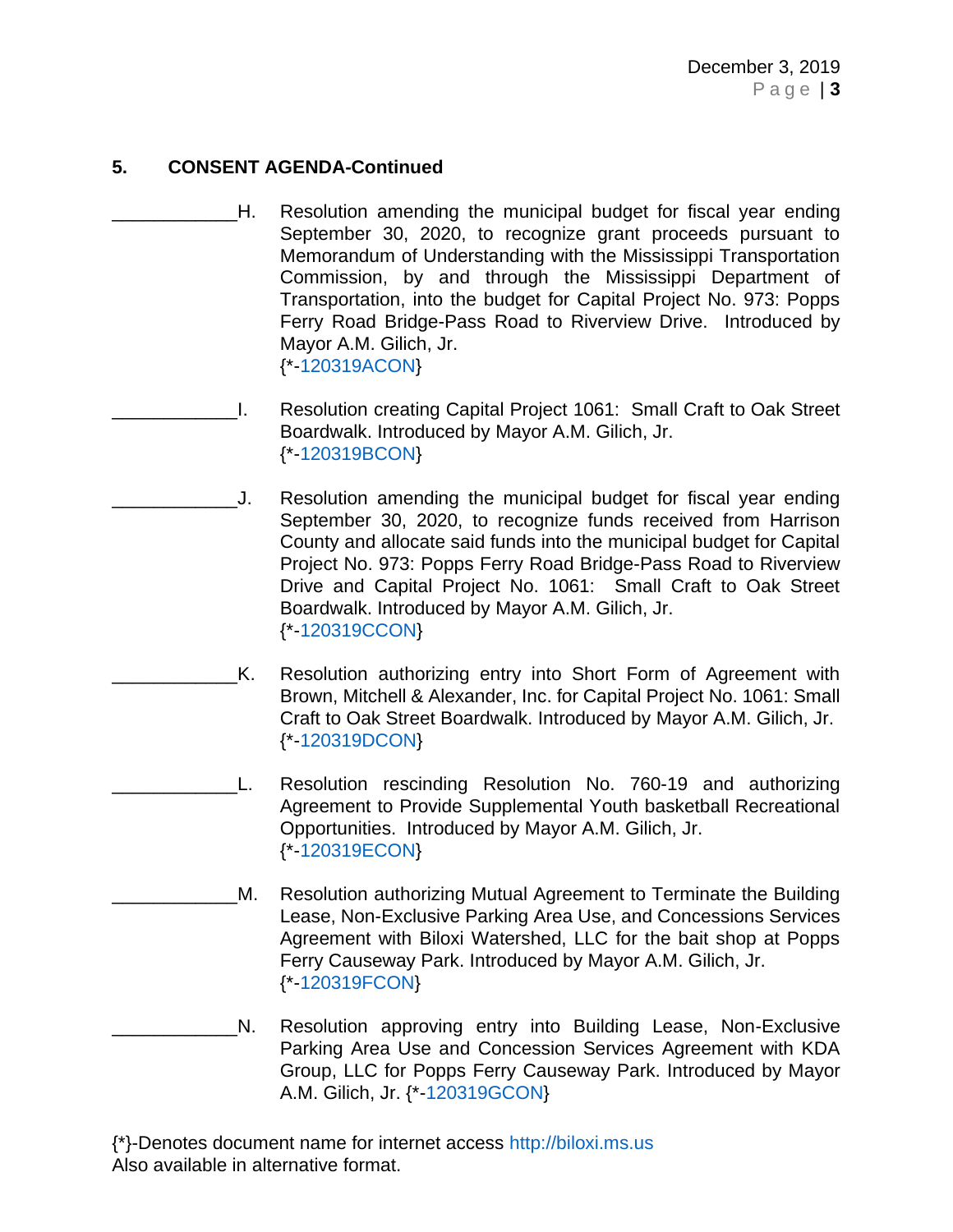- \_\_\_\_\_\_\_\_\_\_\_\_O. Resolution accepting the bid of W.C. Fore Trucking, Inc. and authorizing entry into a construction agreement for Capital Project No. 1042: Ellzey Place Extension. Introduced by Mayor A.M. Gilich, Jr. {\*[-120319HCON}](https://www.biloxi.ms.us/agendas/citycouncil/2019/120319/120319hcon.pdf)
- P. Resolution authorizing entry into Professional Services Agreement with Speedwork, Inc. for Capital Project No. 1032: Belle La Vie Parkway. Introduced by Mayor A.M. Gilich, Jr. {\*[-120319ICON}](https://www.biloxi.ms.us/agendas/citycouncil/2019/120319/120319icon.pdf)
- Q. Resolution authorizing entry into Professional Services Agreement with W Engineering, P.A. for Capital Project No. 1032: Belle La Vie Parkway. Introduced by Mayor A.M. Gilich, Jr. {\*[-120319JCON}](https://www.biloxi.ms.us/agendas/citycouncil/2019/120319/120319jcon.pdf)
- R. Resolution creating Capital Project 1062: Old Hwy 90 Fishing Bridge Lights and amending the municipal budget for fiscal year ending September 30, 2020, to provide funding for said project. Introduced by Mayor A.M. Gilich, Jr. {\*[-120319KCON}](https://www.biloxi.ms.us/agendas/citycouncil/2019/120319/120319kcon.pdf)
- S. Resolution authorizing entry into Grant Funding Agreement with the Mississippi Department of Finance and Administration ("MDFA), and amending the municipal budget for fiscal year ending September 30, 2020, to recognize additional grant funding for Capital Project No. 996: Keesler Gate Outside. Introduced by Mayor A.M. Gilich, Jr. {\*[-120319LCON}](https://www.biloxi.ms.us/agendas/citycouncil/2019/120319/120319lcon.pdf)
	- \_\_\_\_\_\_\_\_\_\_\_\_T. Resolution authorizing Amendment No. 7 to Letter Agreement, dated April 28, 2016, with Neel-Schaffer, Inc. for project management services for the North Contract of the Hurricane Katrina Infrastructure Repair Program, Areas SXSN, GRN1&2, GRN3, GRN4, GRN5, GRS1&2, GRS3&4, and DIV1&2 (KG648). Introduced by Mayor A.M. Gilich, Jr. {\*[-120319MCON}](https://www.biloxi.ms.us/agendas/citycouncil/2019/120319/120319mcon.pdf)
- \_\_\_\_\_\_\_\_\_\_\_\_U. Resolution authorizing execution Workforce Development Training Agreement with Mississippi Gulf Coast Community College and the Mississippi Community College Board for the City of Biloxi's Fire Department. Introduced by Mayor A.M. Gilich, Jr. {\*[-120319NCON}](https://www.biloxi.ms.us/agendas/citycouncil/2019/120319/120319ncon.pdf)
- {\*}-Denotes document name for internet access [http://biloxi.ms.us](http://biloxi.ms.us/) Also available in alternative format.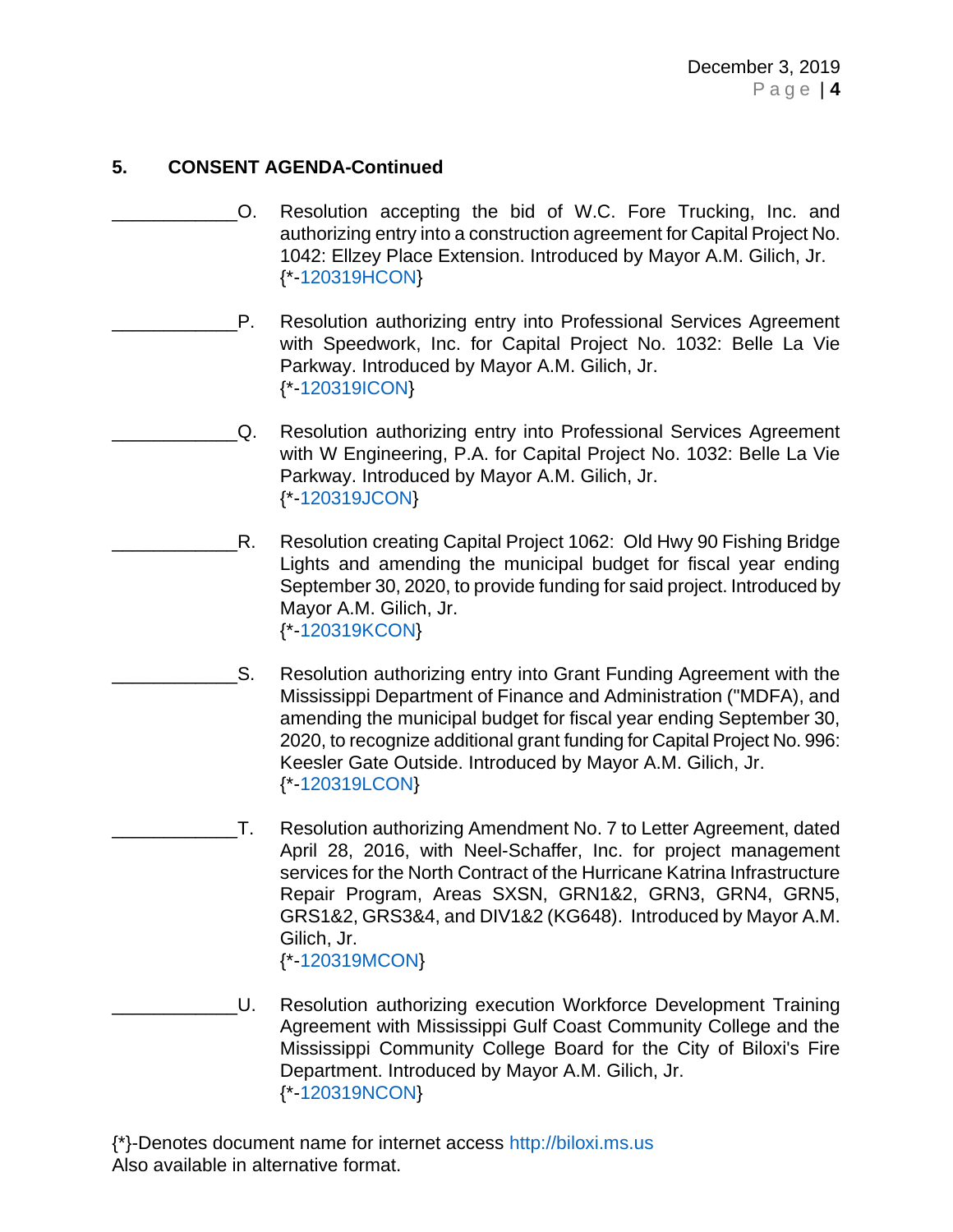- V. Resolution authorizing entry into Third Amendment to Amended and Restated Agreement for Property Maintenance with Gulf Breeze Landscaping, LLC. Introduced by Mayor A.M. Gilich, Jr. {\*[-120319PCON}](https://www.biloxi.ms.us/agendas/citycouncil/2019/120319/120319pcon.pdf)
- W. Resolution authorizing entry into agreements with South Mississippi Planning and Development District ("SMPDD") for the provision of financial assistance and job training skills to older adults. Introduced by Mayor A.M. Gilich, Jr. {\*[-120319QCON}](https://www.biloxi.ms.us/agendas/citycouncil/2019/120319/120319qcon.pdf)
	- X. Resolution ratifying the City of Biloxi Police Department's submission of a grant application to the State of Mississippi, Department of Public Safety, Office of Homeland Security, Accepting the Award of Grant Funding and amending the municipal budget for fiscal year ending September 30, 2020, to recognize the receipt of said grant funding. Introduced by Mayor A.M. Gilich, Jr. {\*[-120319RCON}](https://www.biloxi.ms.us/agendas/citycouncil/2019/120319/120319rcon.pdf)
- Y. Resolution authorizing renewal of agreement with Tyler Technologies, Inc. for software utilized by all City departments and approving payment for same. Introduced by Mayor A.M. Gilich, Jr. {\*-[120319SCON}](https://www.biloxi.ms.us/agendas/citycouncil/2019/120319/120319scon.pdf)
	- Z. Resolution to approve and authorize the One-Source Purchase of Seventeen Life Rings for use at the Port from Cheyenne Products in the total amount of \$8,004.00. Funding: Port Division Budget. Introduced by Mayor A.M. Gilich, Jr. {\*[-120319APUR}](https://www.biloxi.ms.us/agendas/citycouncil/2019/120319/120319apur.pdf)
		- AA. Resolution to approve and authorize the lowest and best quote received for 32 SWAT Uniforms and Accessories from LA Police Gear in the total amount of \$5,426.20. Funding: Police Budget. Introduced by Mayor A.M. Gilich, Jr. {\*[-120319BPUR}](https://www.biloxi.ms.us/agendas/citycouncil/2019/120319/120319bpur.pdf)
- \_\_\_\_\_\_\_\_\_\_\_\_BB. Resolution to approve the emergency repair of air conditioning at the Snyder Center by Engineered Cooling Systems in the total amount of \$41,170.00. Funding: Public Works Budget. Introduced by Mayor A.M. Gilich, Jr. {\*[-120319CPUR}](https://www.biloxi.ms.us/agendas/citycouncil/2019/120319/120319cpur.pdf)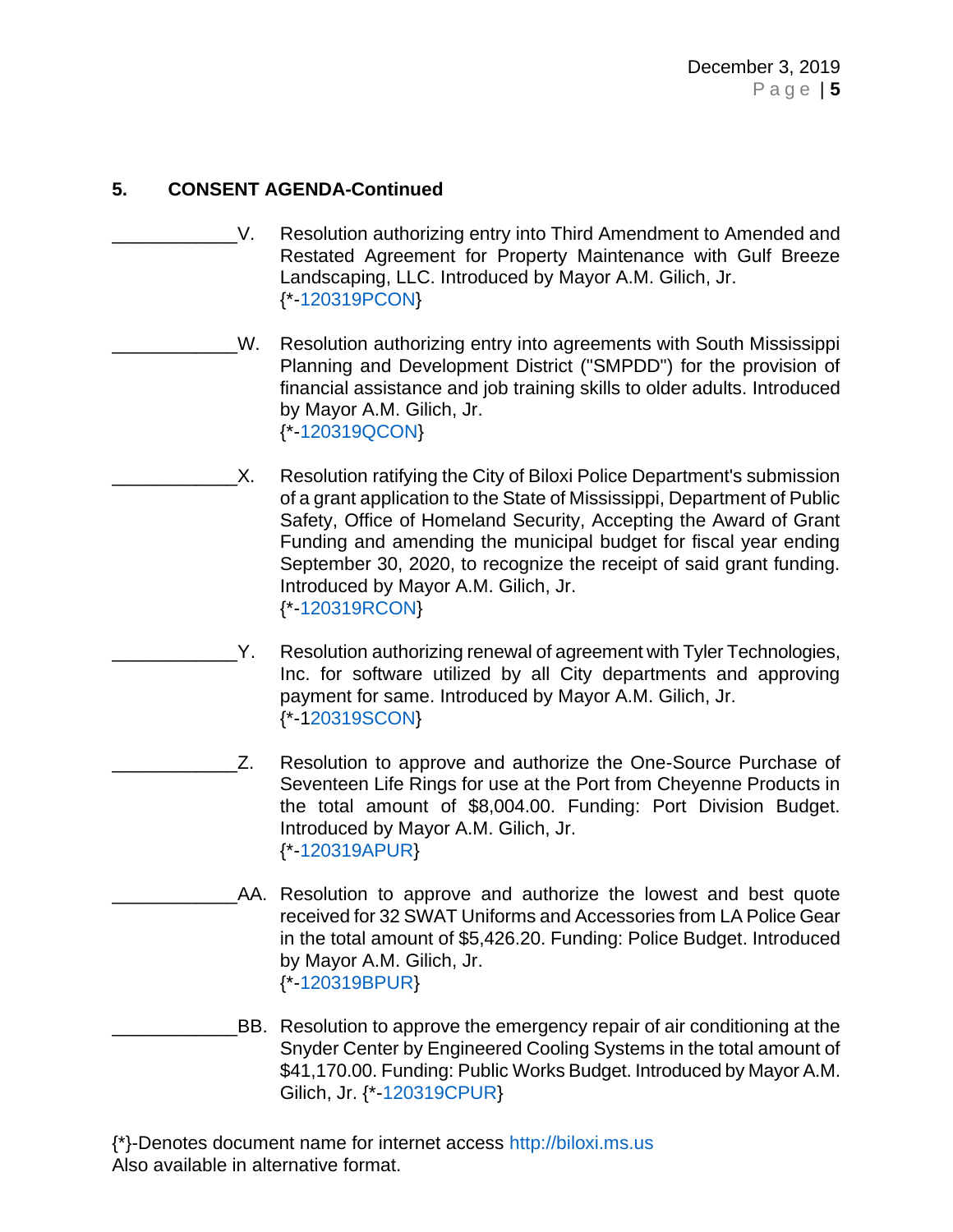\_\_\_\_\_\_\_\_\_\_\_\_CC. Resolution to approve the emergency purchase and installation of electronics at Station No. 7 from Hurricane Electronics in the total amount of \$14,084.42. Funding: Fire Budget. Introduced by Mayor A.M. Gilich, Jr. {\*[-120319DPUR}](https://www.biloxi.ms.us/agendas/citycouncil/2019/120319/120319dpur.pdf)

### **6. CODE ENFORCEMENT HEARINGS**

A. Adcock Family Limited Partnership 1310H-04-033.000/1150 Judge Sekul Avenue **EXALC AM EXALC**, CO Shari Thompson 1210H-02-039.000/1664 Pringle Circle \_\_\_\_\_\_\_\_\_\_\_\_C. Elizabeth V. Corkran, 1410C-02-087.000/366 Main Street D. Dandy Properties, LLC, c/o Shari Thompson 1210H-03-130.000*I*1702 Ridgeway Drive \_\_\_\_\_\_\_\_\_\_\_\_E. Dandy Properties, LLC, c/o Shari Thompson 1310E-01-016.000/1601 Gordon Avenue \_\_\_\_\_\_\_\_\_\_\_\_F. Roy E. & Emily A. Gilmore-Estate, 1410H-05-037.000/330 Penny Avenue G. Ethel J. Murdock, 1110G-01-009.000/329 Popp's Ferry Road **H.** Chuang V. Quang 1207I-01-018.000/13275 Hudson-Krohn Road **L.** Frances Abney-L/E, 1410F-02-111.000/277 Nixon Street **60 day extension on October 1, 2019 \_\_\_\_\_\_\_\_\_\_\_\_7. ROUTINE AGENDA** {\*[-120319RTN}](https://www.biloxi.ms.us/agendas/citycouncil/2019/120319/120319rtn.pdf)

Section 1: To adjudicate the following parcels a menace to the public health and safety of the community: